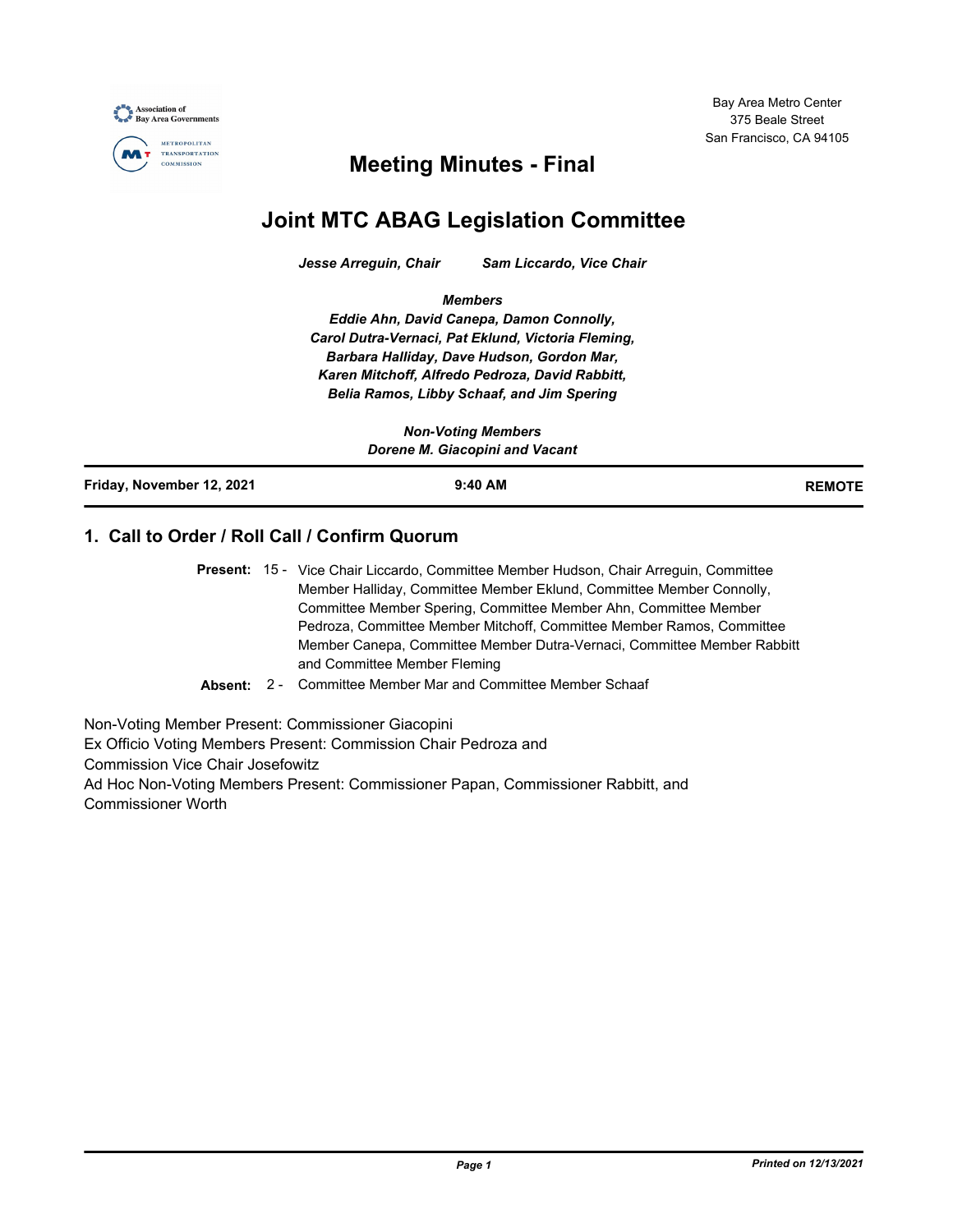#### **2. Consent Calendar**

**Upon the motion by Committee Member Hudson and second by Committee Member Eklund, the Consent Calendar was unanimously approved. The motion carried by the following vote:**

- Aye: 15 Vice Chair Liccardo, Committee Member Hudson, Chair Arreguin, Committee Member Halliday, Committee Member Eklund, Committee Member Connolly, Committee Member Spering, Committee Member Ahn, Committee Member Pedroza, Committee Member Mitchoff, Committee Member Ramos, Committee Member Canepa, Committee Member Dutra-Vernaci, Committee Member Rabbitt and Committee Member Fleming
- **Absent:** 2 Committee Member Mar and Committee Member Schaaf
- **2a.** [21-1315](http://mtc.legistar.com/gateway.aspx?m=l&id=/matter.aspx?key=22907) Approval of Joint MTC ABAG Legislation Committee Minutes of the October 8, 2021 Meeting

*Action:* Committee Approval

Attachments: 2a 2021-09-10 Joint MTC ABAG Legislation Committee Meeting Minutes.pdf

#### **3. MTC Approval**

**3a.** [21-1170](http://mtc.legistar.com/gateway.aspx?m=l&id=/matter.aspx?key=22763) MTC Resolution No. 3931, Revised - Policy Advisory Council Appointments & Stipends

> Update on stipends and appointments to the 4-year Policy Advisory Council term that will run January 1, 2022 - December 31, 2025.

- *Action:* MTC Commission Approval
- *Presenter:* Kỳ-Nam Miller and Marti Paschal
- Attachments: 12a 21-1170 Reso 3931 Policy Advisory Council Update to Legis Committee.pdf

Randi Kinman, Policy Advisory Council Chair, was called to speak.

**Upon the motion by Committee Member Dutra-Vernaci and second by Vice Chair Liccardo, MTC Resolution No. 3931, Revised - Policy Advisory Council Appointments was referred to the Commission for approval. The motion carried by the following vote:**

- Aye: 8 Vice Chair Liccardo, Committee Member Connolly, Committee Member Spering, Committee Member Ahn, Committee Member Pedroza, Committee Member Canepa, Committee Member Dutra-Vernaci and Committee Member Fleming
- **Absent:** 2 Committee Member Mar and Committee Member Schaaf
- Abstain: 7 Committee Member Hudson, Chair Arreguin, Committee Member Halliday, Committee Member Eklund, Committee Member Mitchoff, Committee Member Ramos and Committee Member Rabbitt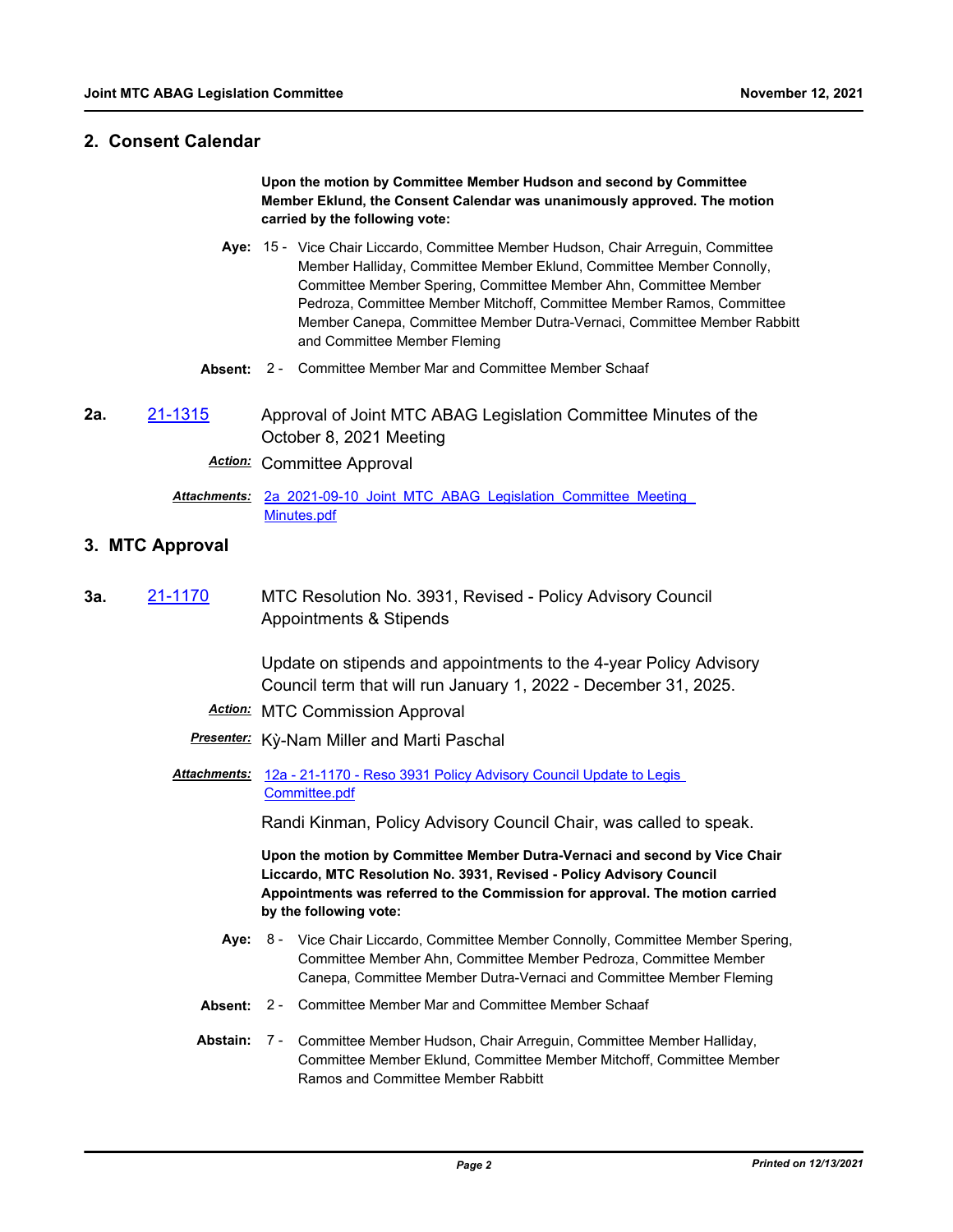#### **4. State and Federal Legislation**

**4a.** [21-1317](http://mtc.legistar.com/gateway.aspx?m=l&id=/matter.aspx?key=22910) Draft 2022 Joint Advocacy Program

Draft 2022 Joint Advocacy Program for MTC and ABAG, expressing the agencies' state and federal legislative priorities.

*Action:* Information

*Presenter:* Rebecca Long

Attachments: 4a Draft 2022 Joint Advocacy Program.pdf

4aii\_Handout\_Policy Advisory [Council\\_Recommendations\\_November\\_2021 Brown Act Reforms.pdf](http://mtc.legistar.com/gateway.aspx?M=F&ID=a61031bd-1f7d-461c-b5d7-769185fc2ff9.pdf)

Written public comments was received from the MTC Policy Advisory Council.

Roland Lebrun was called to speak. Rich Hedges was called to speak.

**4b.** [21-1506](http://mtc.legistar.com/gateway.aspx?m=l&id=/matter.aspx?key=23099) Bay Area Strategy for State Funding Opportunities

Update on the latest developments related to transportation receiving additional funding from the state's General Fund surplus and efforts to develop a coordinated Bay Area transportation funding advocacy strategy.

- *Action:* Information
- *Presenter:* Rebecca Long
- Attachments: 4b Bay Area Strategy for State Funding Opportunities.pdf

4b Bay Area Strategy for State Funding Opportunities-Handout Le tter to Gov.pdf

Roland Lebrun was called to speak. Carolyn Clevenger, Deputy Executive Director of Planning and Policy - Alameda County Transportation Commission, was called to speak. Rich Hedges was called to speak.

**4c.** [21-1467](http://mtc.legistar.com/gateway.aspx?m=l&id=/matter.aspx?key=23060) 2022 Washington D.C. Advocacy Trip Update

Update on preparations for MTC and ABAG's 2022 Washington D.C. advocacy trip.

*Action:* Information

*Presenter:* Georgia Gann Dohrmann

*Attachments:* [4c\\_2022\\_Washington\\_D.C.\\_Advocacy\\_Trip\\_Update.pdf](http://mtc.legistar.com/gateway.aspx?M=F&ID=a27e7003-3e07-403f-8d76-f899fe003870.pdf)